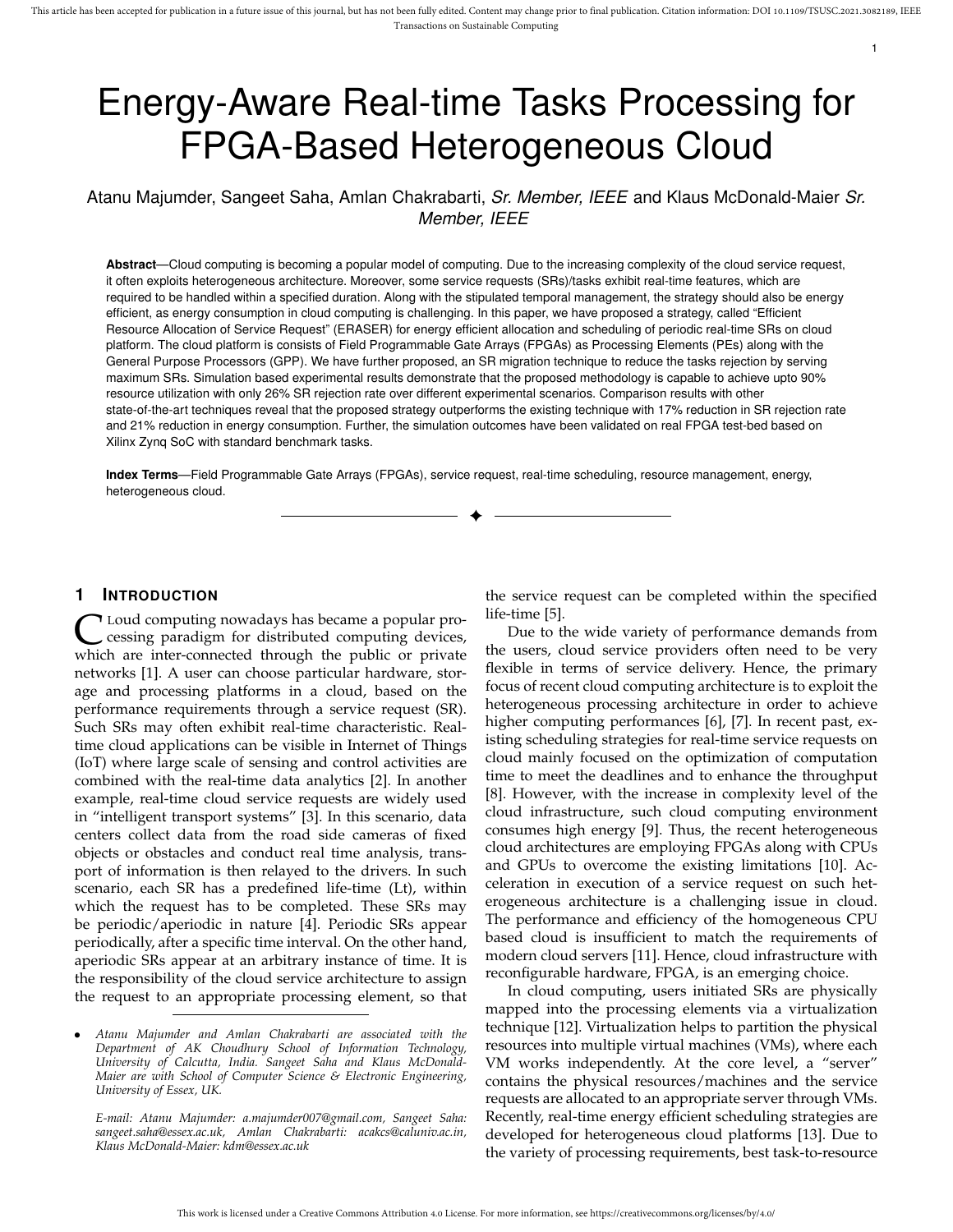mapping at runtime ensures the high performance gain in terms of throughput and helps to optimize the energy consumption [14]. To reduce the energy consumption of the servers, such strategy may allow the migration of the VMs from one server to another [15] server. Migrations not only help to reduce the number of SR's rejection by proper load balancing but also manage the processing resources efficiently. Thus, migrations enhance the overall throughput. In a cloud platform, real-time schedulers can be incorporated by devising a real-time hypervisor, for example, RT-Xen [16].

In this paper, we have proposed a novel real-time tasks allocation and scheduling strategy for FPGA-based heterogeneous cloud platform. Specifically, we answer the following question: *Given a set of real-time periodic SRs/tasks and heterogeneous processing elements, how do we ensure that those SRs will be energy-efficiently scheduled on physical platform by choosing the appropriate VMs, while satisfying the life-time of each SR and resource constraints.* In order to achieve the aforementioned objectives, we have coined the idea of "timepartitioned" task scheduling where we have partitioned the execution time into multiple time windows based on the life-time of SRs. The main technical contributions of this paper are:

- We have proposed a "time-partitioned" based scheduling strategy, "Efficient Resource Allocation of Service Request" (ERASER), which efficiently executes periodic real-time cloud SRs within the given deadline, with minimum energy consumption. (Discussed in "Section 3").
- ERASER employs an Integer Linear Programming (ILP) based technique for SRs allocation on an FPGA and CPU based heterogeneous cloud platform. In order to increase the throughput, ERASER also exploits the migration functionality of VMs between the servers. (Discussed in "Section 3.4" and "Section 4").
- Simulation based experiments reveal the efficiency of the proposed approach. ERASER can achieve up to 90% resource utilization with only 26% SR rejection rate over different experimental scenarios. Comparison results reveal that ERASER consumes 21% less energy and reduces the SR rejection rate by 17% than the existing techniques. Further, the simulation outcomes have been validated on a real FPGA platform, Xilinx Zynq SoC, with benchmark tasks (Discussed in "Section 5" and "Section 6").

The organization of the paper is as follows: the related work is described in Section 2. Adopted system model and the proposed scheduling strategy are described in Section 3. The Migration scheme is proposed and illustrated with an example in Section 4. Experiments and results are discussed in Section 5. Physical implementation of the ERASER on ZYNQ FPGA SoC is demonstrated in Section 6. Finally, Section 7 concludes the paper with a discussion on the future work.

# **2 RELATED WORK**

Real-time based SR execution has drawn considerable research interest in recent past. Handling of real-time SRs in cloud computing either i. employs homogeneous PEs i.e. each PE has similar processing characteristics like speed, power rating etc or, ii. employs heterogeneous PEs i.e. processing elements may have different computation capabilities. Majority of the homogeneous PE based cloud scheduling strategies focus on energy and deadline management. For example, Tian et al. [18] proposed an energy efficient scheduling mechanism for homogeneous cloud data center. The authors argued that the Longest Load Interval First (LLIF) strategy outperforms popular First-Fit Decreasing (FFD) strategy. Results were verified on Amazon EC2 platform by intensive simulations, using trace-driven and synthetically generated data sets. Similarly, an attempt for energy efficient real-time cloud SR scheduling based on time partitioning algorithm (TPA) has been proposed by Hu et al. [25]. Here, based on the task dependency and realtime requirements, SR mapping and resource allocation are re-adjusted (start time adjustment (STA)) to make a trade-off between energy consumption and makespan time.

Dynamic server provisioning technique is widely used for reducing energy consumption by turning off the idle servers of the cloud data centers. However, this strategy can lead to server queues instability. To overcome this situation, Safavi et al. [19], proposed an integer programming (IP) based algorithm, which makes a trade-off in between the server queue stability (S) and energy (E) optimization using a proper load (L) balancing technique (known as SEL). But, in some typical cases, the dynamic load (overload) of the cloud data center can affect the servers queue stability. Thus, energy consumption of the cloud data servers can be affected, which may lead to poor performances of the system. Xu et al. [21] presented a brownout technique to handle the overload situation. The technique ensures the minimization of energy consumption by deactivating the unnecessary applications. Three types of brownoutbased scheduling policies are described known as Lowest Utilization Container First (LUCF), Minimum Number of Components First Policy (MNCF) and Random Selection Container Policy (RSC), where LUCF exhibits the better performance than others. Nowadays, cloudlets<sup>1</sup> techniques are deployed to manage the cloud based infrastructure and provide a powerful computing resource platform to the mobile devices with lower latency. Gai et al. [22] proposed an advanced energy-aware cloudlet-based mobile cloud computing model (DECM) for achieving green computing by avoiding the energy wastage in an unstable networking environment.

In order to address the diverse requirements of users, heterogeneous computation resources are introduced. Recently, heterogeneous cloud incorporates Graphics Processing Unit (GPU) and Field programmable Gate Array (FPGA) as processing elements. A few existing scheduling strategies focuses either on load balancing to distribute the computing workloads uniformly across various processing units or on makespan minimization, by considering the power consumption of the heterogeneous cloud servers. A poweraware task scheduling (PATS) strategy for heterogeneous CPU based cloud platform has been proposed in [24]. The

1. Small-scale cloud datacenters, which provide cloud computing services to mobile devices.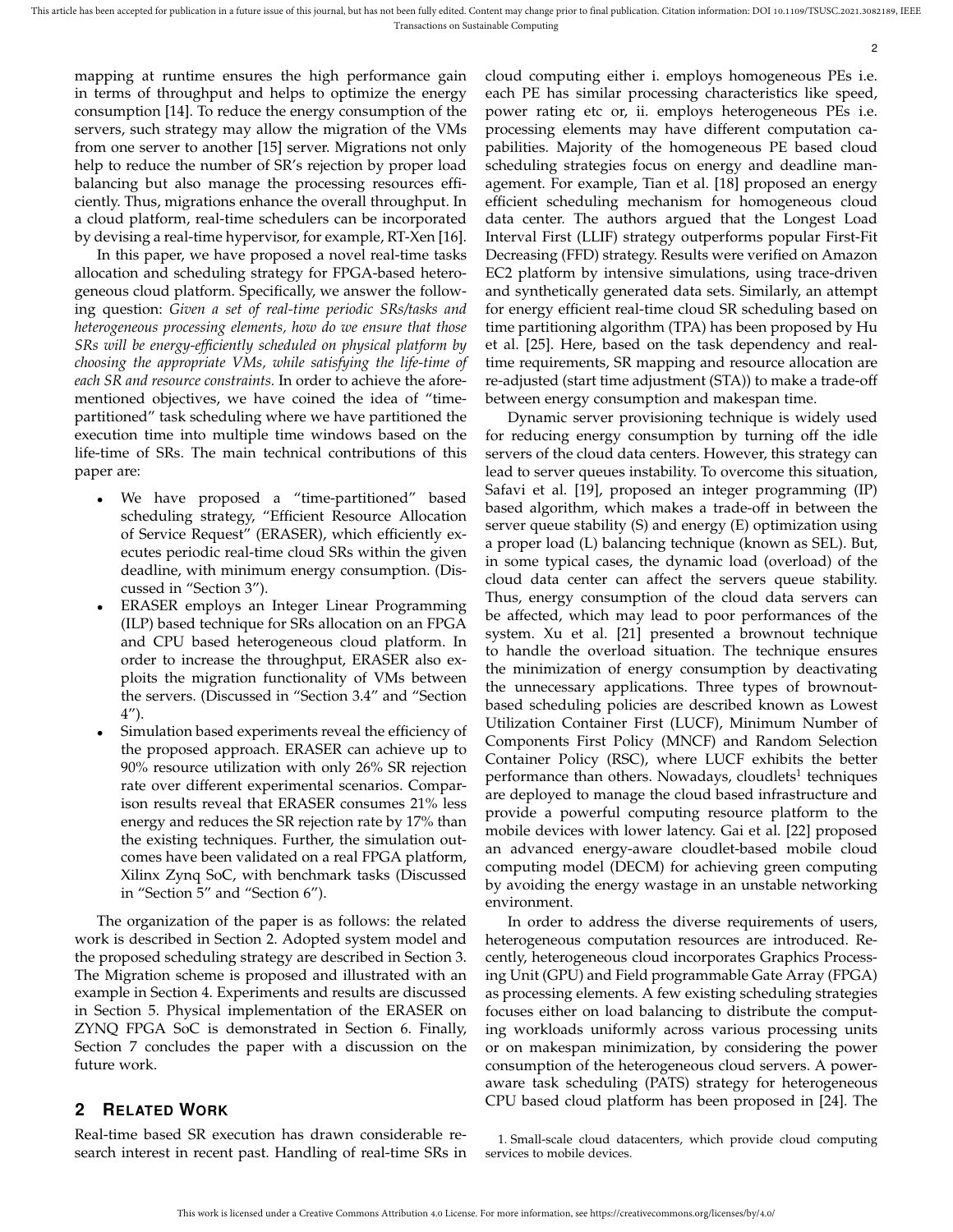This article has been accepted for publication in a future issue of this journal, but has not been fully edited. Content may change prior to final publication. Citation information: DOI 10.1109/TSUSC.2021.3082189, IEEE Transactions on Sustainable Computing

| Approach           | Scheduling mechanism |           | Scheduling objective                    |          | Processing elements (PEs) |                                       | Evaluation platform |          |
|--------------------|----------------------|-----------|-----------------------------------------|----------|---------------------------|---------------------------------------|---------------------|----------|
|                    | Workload             | Migration | Energy                                  |          |                           | Success   Homogeneous   Heterogeneous | Simulation          | Real     |
|                    |                      |           | Balancing   incorporated   Minimization | ratio    | PEs                       | <b>PEs</b>                            | setup               | testbed  |
| Proposed           |                      |           |                                         |          | $\times$                  |                                       |                     |          |
| Zhou et al. [17]   | $\times$             | $\times$  | $\times$                                |          |                           | $\times$                              |                     | $\times$ |
| Tian et al. [18]   | X                    |           |                                         | ✓        | $\times$                  |                                       |                     | $\times$ |
| Safavi et al. [19] |                      | $\times$  |                                         | ✓        | $\times$                  |                                       |                     | $\times$ |
| Liu et al. $[20]$  | $\times$             | $\times$  |                                         | $\times$ | $\times$                  |                                       |                     | $\times$ |
| Xu et al. [21]     |                      | $\times$  |                                         | √        |                           | $\times$                              | $\times$            |          |
| Gai et al. [22]    | $\times$             |           |                                         | $\times$ |                           | $\times$                              |                     | $\times$ |
| Auluck et al. [23] | $\times$             | $\times$  |                                         | ✓        | $\times$                  |                                       |                     | $\times$ |
| Zhao et al. [24]   |                      | $\times$  |                                         | $\times$ | $\times$                  |                                       |                     | $\times$ |
| Hu et al. [25]     | $\times$             |           |                                         |          | $\times$                  |                                       |                     | $\times$ |

TABLE 1: Comparison of focal points of existing works with ERASER

main objective of the work remains to minimize the power consumption. The proposed strategy considered the types of PE and makespan time as the main scheduling parameters and it was also capable to predict the busy and idle power consumption of the physical machines (PMs) by analyzing the state of VMs in real-time. Integer Linear Programming (ILP) based real-time task mapping and scheduling are discussed in [23]. Here, the authors employed a hybrid "embedded-fog-cloud" based heterogeneous architecture. Fog nodes were used for executing tasks that have early deadlines. On the other hand, soft real-time tasks were executed on cloud. Mobile Embedded Systems (MES) with Cyber-Enabled Applications (CEA) has become an emerging technology in cloud domain for mobile computing [26]. A novel approach "Energy-Aware Heterogeneous Cloud Management (EA-HCM)" is proposed by the authors to reduce the energy consumption for such heterogeneous MES with higher performances.

As the target applications require fast responses upon arrival, low latency is one of the most important features for real-time cloud. Acceleration of task processing in cloud plays an important role for faster response. FPGAs provide the support of accelerator for modern high performance cloud computing platforms. FPGA-based heterogeneous architecture has grabbed an considerable attention on real-time cloud computing. With the increasing complexity of cloud architecture, energy consumption also increases. Hence, the authors in [27], proposed an energyaware scheduling technique for CPU-FPGA based heterogeneous cloud platform. Proposed strategy first maps the VM applications to the custom hardware accelerators through a fine-grained hardware aware scheduler, which reduces the power consumption by optimal usages of FPGAs. While reducing the power consumption, the algorithm ensures the fulfillment of targeted performance within their assigned deadlines by CPU frequency scaling and dynamic VM allocation. Similarly, the authors in [20], implemented a realtime energy optimization strategy to minimize the energy cost while satisfying the QoS and time constraint of DVFS capable CPU/GPU/FPGA heterogeneous cloud platform.

However, majority of the existing works have focused on real-time energy efficient scheduling for general purpose processors (GPPs) but energy-aware real-time scheduling for FPGAs is still in its infancy. Thus, in this work, We propose a "time-partitioned" based energy-aware scheduling strategy ERASER, to execute periodic real-time SRs on FPGA-based heterogeneous cloud. Table 1 categorise and compares the features of the existing work with the ERASER.

# **3 SYSTEM MODEL & ERASER**

The adopted system model of this paper resembles a modern cloud architecture [28], [29]. In [29], the authors have shown how the FPGAs can be utilised on cloud computing architecture. A VM can exclusively access the FPGA devices through a series of OpenStack based virtualization techniques. In such architecture, a particular SR is physically mapped into a PE via VM. VMs are responsible for executing SRs on physical PEs of a server, by providing an abstraction to the users. On the arrival of  $\tau$  number of SRs, the ERASER attempts to allocate them based on the energy consumption and temporal parameters. Within a server, a particular type of PE will be responsible to carry out the execution of an SR. Hypervisor will assume the responsibility for efficient resource sharing and integrates the VMs into the scheduling framework. Without loss of generality, we are assuming that,

- Each VM is capable of running on a particular server and the initial distributions of the possible upcoming SRs are known at design time.
- A VM cannot simultaneously execute on two distinct PEs of a server at the same instant of time.

An energy efficient SRs allocation scheme, (ERASER), is defined to allocate the VMs systemically on two different types of PEs. Typically, FPGAs and CPUs have different energy and performance characteristics for the same service request. Hence, ERASER aggregates all the arriving requests and schedules these SRs in such a way that each SR completes its execution within its life-time with minimal energy consumption. A pictorial representation of our system model is shown in Figure 1.

# **3.1 ERASER Strategy**

In this section, we will discuss about the proposed ERASER strategy. ERASER will attempt to satisfy the timing requirements of all SRs by completing them within their respective life-times. Along with this, ERASER will also ensure that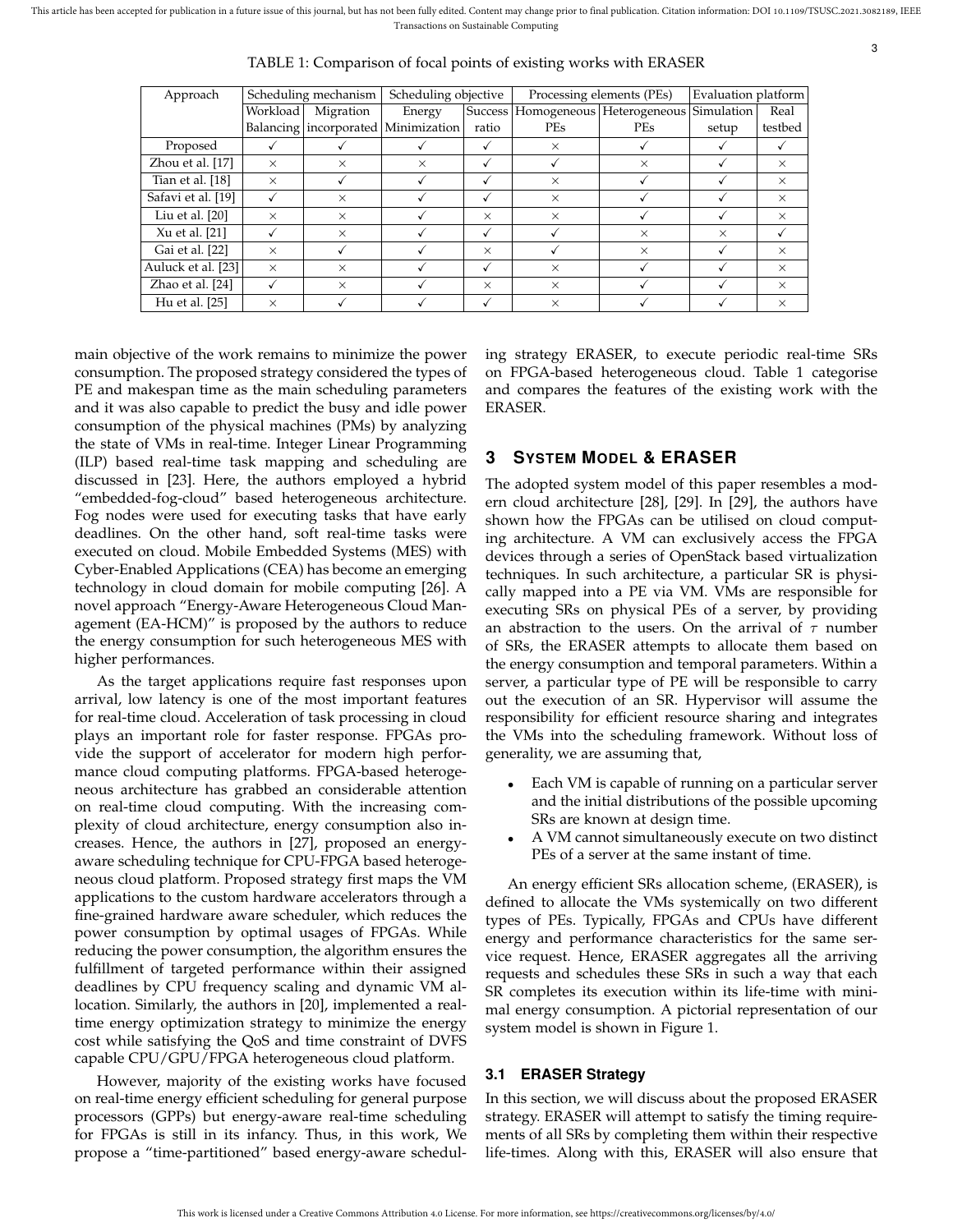

Fig. 1: Heterogeneous Cloud Service Architecture

| TABLE 2: Symbols and their significance |                                                        |  |  |  |  |
|-----------------------------------------|--------------------------------------------------------|--|--|--|--|
| Symbols                                 | Explanations                                           |  |  |  |  |
| $\mathcal{M}_{0}$                       | Number of PEs per server                               |  |  |  |  |
| ${\cal N}$                              | Number of servers                                      |  |  |  |  |
| $SD_i$                                  | Service Duration of the i <sup>th</sup> SR             |  |  |  |  |
| $\overline{L}t_i$                       | Life-time of the $i^{th}$ SR                           |  |  |  |  |
| $\overline{T}G_j$                       | Time-gap                                               |  |  |  |  |
| $\overline{WL}_{i}^{j}$                 | Workload of the $i^{th}$ SR for $j^{th}$ time-gap      |  |  |  |  |
| $TC_j$                                  | Total system processing capacity for $j^{th}$ time-gap |  |  |  |  |
| $\tau$                                  | Number of periodic real-time SR                        |  |  |  |  |
| $\bar{PWF}_{n,max}$                     | Maximum power consumption by FPGAs                     |  |  |  |  |
| $\overline{PWC}_{m,max}$                | Maximum power consumption by CPU cores                 |  |  |  |  |
| $PW_{k,max}$                            | Maximum power consumption limit by $k^{th}$ server     |  |  |  |  |
| $PW_{k,\underline{i}dle}$               | Minimum power consumption at server idle mode          |  |  |  |  |
| $HPF_{k1}$                              | Power required for hosting a VM by FPGA                |  |  |  |  |
| $HPC_{k2}$                              | Power required for hosting a VM by CPU                 |  |  |  |  |
| $UPF_i$                                 | Power/Unit of workload for serving an SR by FPGA       |  |  |  |  |
| $UPC_i$                                 | Power/unit of workload for serving an SR by CPU        |  |  |  |  |
| $FXP_i$                                 | Power consumption for an SR execution on FPGA          |  |  |  |  |
| $CXP_i$                                 | Power consumption for an SR execution on CPU           |  |  |  |  |
| $PW_{i, execution}$                     | Power required to serve an SR for a time-gap           |  |  |  |  |
| $PW_{i,migrate}$                        | Power consumption for an SR migration                  |  |  |  |  |
| $PW_{kl,DT}$                            | Data transferring power from server k to 1             |  |  |  |  |
| $MG_{T,pow}$                            | Total energy required to migrate the SRs               |  |  |  |  |
| $DT_i$                                  | Data transferring delay                                |  |  |  |  |

the entire scheduling consumes minimum energy. Scheduling and mapping of SRs to appropriate PEs are obtained through an ILP based technique. Table 2 represents all the mathematical notations and their significance used in this paper.

#### **3.2 Temporal Management**

ERASER will attempt to execute the SRs by employing a "time-partitioned" based approach [30]. Our scheduling approach will partition the scheduling duration (based on the SRs life-time) into some time-gaps  $(T Gs)$ . It has to be

ensured that each SR completes the assigned workload (portion of work to be executed) within that time-gap. SRs will be allocated to appropriate PEs using Higher Workload First (HWF) policy. Each SR has different service duration and life-time hence, workload will be different for a particular time-gap. According to the HWF policy, SR with the highest amount of workload will be allocated first in the server for a time-gap. Let us assume, service duration or computation time of  $i^{th}$  SR is represented as  $SD_i$  and its life-time by  $Lt_i$ . Let us also assume that there are  $N$  number of servers and each server has  $M = (M_1 + M_2)$  number of PEs, working in parallel. Here,  $M_1$  represents number of FPGAs and  $M_2$ represents number of CPU cores.

In each time-gap, each SR will be assigned a certain amount of workload to execute. The workload  $WL_i^j$  of  $i^{th}$ SR in  $j^{th}$  time-gap is defined as:

$$
WL_i^j = TG_j \times \frac{SD_i}{Lt_i}
$$
 (1)

4

We termed  $\frac{SD_i}{Lt_i}$  as the individual weight of an  $i^{th}$  SR. The time-gap is defined by the intermediate difference between two consecutive SR's life-times(Lt).  $TG_j$  is the  $j^{th}$  time-gap, which denotes the difference between  $i^{th}$  and  $(i - 1)^{th}$  SR's life-times. The total system level capacity  $TC_j$  for the timegap  $TG_j$  among all servers can be defined as:

$$
TC_j = TG_j \times \mathcal{M} \times \mathcal{N}
$$
 (2)

All SRs will be able to complete their workload within the particular time-gap, if the following equation 3 is satisfied.

$$
\sum_{i=1}^{\tau} WL_i^j \le TC_j \tag{3}
$$

# *3.2.1 Time-partitioned based approach versus Greedy approach*

The "time-partitioned" approach actually partitions the time into small slices. Each SR is assigned with a "workload" for each time-gap. Greedy scheduling techniques are efficient but not suitable for many complex cases. SRs scheduling on multi-processor systems within a specific life-time has a higher scheduling overhead and can become infeasible. We have shown an example where greedy scheduling approaches like Earliest Deadline First (EDF) and Least Laxity First (LLF) fail to schedule SRs within its life-time. We have considered an SR set whose details are as follows:

SR(Service duration, Life-time)= $SR_1(8, 10)$ ,  $SR_2(9, 10)$ ,  $SR_3(6, 20)$ 

We have two processors and need to schedule the given SRs. The LLF strategy is not sufficient to handle this type of scenario.  $SR_1$  and  $SR_2$  have laxity of 1, 2, respectively. Hence, service request  $SR<sub>1</sub>$  and  $SR<sub>2</sub>$  have the priority to execute first. In case of EDF,  $SR<sub>1</sub>$  and  $SR<sub>2</sub>$  are prioritized to run for completion as it has earliest life-time compare to  $SR_3$ .  $SR_1$  and will finish at time  $t = 8$ .  $SR_2$  will finish at  $t = 9$ . After completing  $SR<sub>1</sub>$  and  $SR<sub>2</sub>$ , both the processors will remain idle until  $t = 10$  and  $SR<sub>3</sub>$  still remains to be scheduled in a processor. After  $t = 10$ ,  $SR<sub>1</sub>$  and  $SR<sub>2</sub>$  will start its execution as they are periodic in nature and have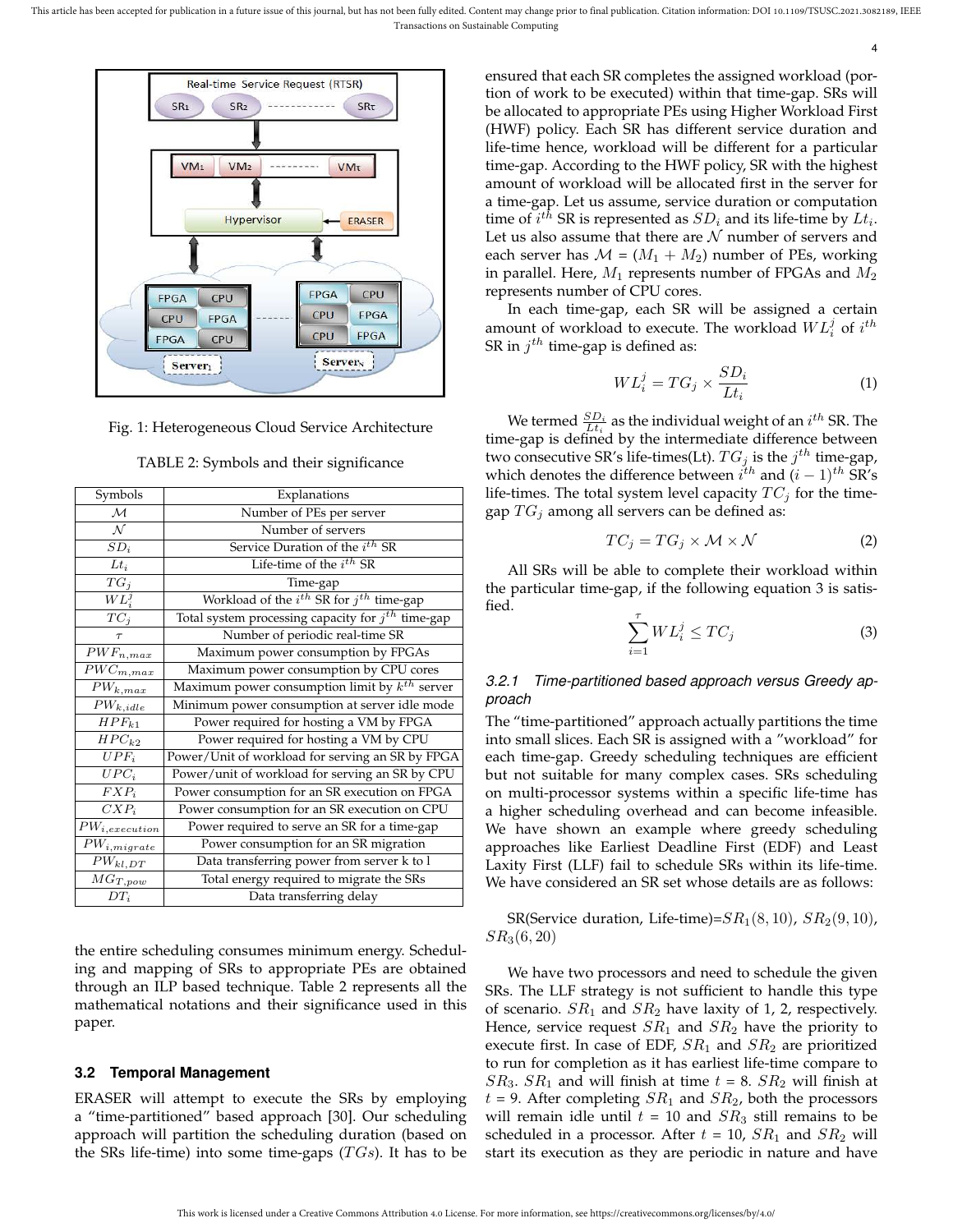5

earlier life-time and lower laxity. Thus, it is not possible for the greedy scheduler to start  $SR_3$  before  $t = 8$ . Hence,  $SR_3$ cannot be completed within the life-time and this scenario is pictorially shown in Figure 2(a).



Fig. 2: Advantages of Time-Partitioned Approach

This limitation of the greedy strategy can be overcome by the "time partitioned" strategy as shown in Figure 2(b). In the proposed technique, time is partitioned into time-gaps. Here we have illustrated for only one time-gap i.e. is  $TG =$ 10. Each SR's workload needs to be completed within the time-gap. Now for each service request,  $SR_1$ ,  $SR_2$  and  $SR_3$ the workload<sup>2</sup> will be 8, 9 and 3, respectively.  $SR_1$  executes on processor  $P_1$  and finishes by  $t = 8$ . Thus,  $P_1$  has a slack time of 2.  $SR_2$  executes on  $P_1$  for 2 time units and the rest of the workload (9-2) = 7 will be completed in  $P_2$ .  $SR_3$  has a workload of 3, which can be scheduled on  $P_2$ , as it has 3 units of remaining slack. Hence, it can be observed that all the SRs have completed within their respective lifetimes.

#### **3.3 Power Management (PMG)**

The VMs will be allocated to the PEs within a time-gap according to the allocation strategy discussed in next section. Each SR has different requirements of power for execution on a server. Servers need a constant power to operate in the idle state.

Let us consider that within a server,  $PWF_{n,max}$  and  $PWC_{m,max}$  represent the maximum power consumption for  $M_1$  number of FPGAs and  $M_2$  number of CPU cores, respectively.  $PW_{k,max}$  is the maximum limit of power consumption by the  $k^{\dot{t}h}$  server, which is constant for a particular time-gap, shown in equation 4.

$$
PW_{k,max} = \sum_{n=1}^{M_1} PWF_{n,max} + \sum_{m=1}^{M_2} PWC_{m,max}
$$
 (4)

Let us assume,  $PW_{k,idle}$  is the minimum power consumption, required for the  $k^{th}$  server in the idle mode.  $HPF_{K1}$  and  $HPC_{K2}$  are the power requirements for hosting VMs by FPGA and CPU processing cores, respectively. It has to be noted that when no SR is mapped on these VMs, a certain amount of power is still required for accommodating idle VMs. The required power by the  $k^{th}$  server before serving any request is measured as:

$$
PW_{k,const} = PW_{k,idle} + \sum_{i=1}^{K_1} HPF_i + \sum_{j=1}^{K_2} HPC_j \tag{5}
$$

where  $PW_{k,const} \neq 0$  and  $K_1$  and  $K_2$  denotes the number of VMs.

2. 
$$
(\frac{8}{10} \times 10) = 8
$$
 is the workload of  $SR_1$  for time slice  $TG = 10$ 

 $UPF_i$  and  $UPC_i$  are the unit amount of power required to serve the  $i^{th}$  SR by the FPGA and CPU, respectively. Unit power varies with the size or workload of each requested SR. Equation 6 exhibits the energy consumption by an FPGA to execute a requested SR for a particular time-gap as:

$$
FXP_i = \{WL_i^j\} \times UPF_i \tag{6}
$$

Similarly, equation 7 reflects the energy consumption by a CPU to execute the same SR as:

$$
CXP_i = \{WL_i^j\} \times UPC_i \tag{7}
$$

The energy consumption for executing SRs for a particular time-gap can be defined as:

$$
\sum_{i=1}^{\tau} PW_{i, execution} = \sum_{i=1}^{\tau} (FXP_i \times XF_i + CXP_i \times XC_i)
$$
 (8)

where,  $XF_i$  and  $XC_i$  are the binary variables and indicate the assignment of an SR into an FPGA or a CPU core and denoted as follow:

$$
XF_i = \begin{cases} 1, \text{ when } i^{th} \text{ SR is assigned to any of the FPGA} \\ 0, \text{ otherwise} \end{cases}
$$

$$
XC_i = \begin{cases} 1, \text{ when } i^{th} \text{ SR is assigned to any of the CPU cores} \\ 0, \text{ otherwise} \end{cases}
$$

An SR can not run simultaneously on multiple PEs. Hence, if  $XF_i = 1$  then  $XC_i = 0$ , or vice-versa.

#### **3.4 ILP-based SR Mapping and Scheduling**

Let us assume that at the time instance  $t$ ,  $\tau$  be the number of real-time SRs arrive for possible allotment on the cloud servers. There are  $M_1$  number of FPGAs and  $M_2$  number of CPU cores<sup>3</sup> available on each of  $N$  number of servers. Hence, at a time instance *t*, we can accommodate at most  $(M_1 + M_2)$  number of SRs for parallel execution on a server.

In each time-gap  $TG$ , our objective will remain to minimize the overall energy consumption of the cloud servers by allocating the SRs to the appropriate PEs.

*Objective Function*:

$$
minimize(\sum_{i=1}^{\tau} PW_{i, execution})
$$
\n(9)

#### **Constraints:**

#### 1. **Parallelism Constraint**:

This constraint enforces that parallel execution of an SR on two distinct PEs (FPGA & CPU) at a same time is restricted. An SR will be executed on a single PE i.e. .

$$
XF_i + XC_i = 1 \tag{10}
$$

#### 2. **Real-time Constraint**

All SRs will be able to complete its workload within each particular time-gap, if the following equation is fulfilled.

$$
\sum_{i=1}^{\tau} WL_i^j \le TC_j \qquad \qquad \forall i \in \tau \tag{11}
$$

#### 3. **Power Constraint**:

3. "core" refers the individual programming units for each type of PE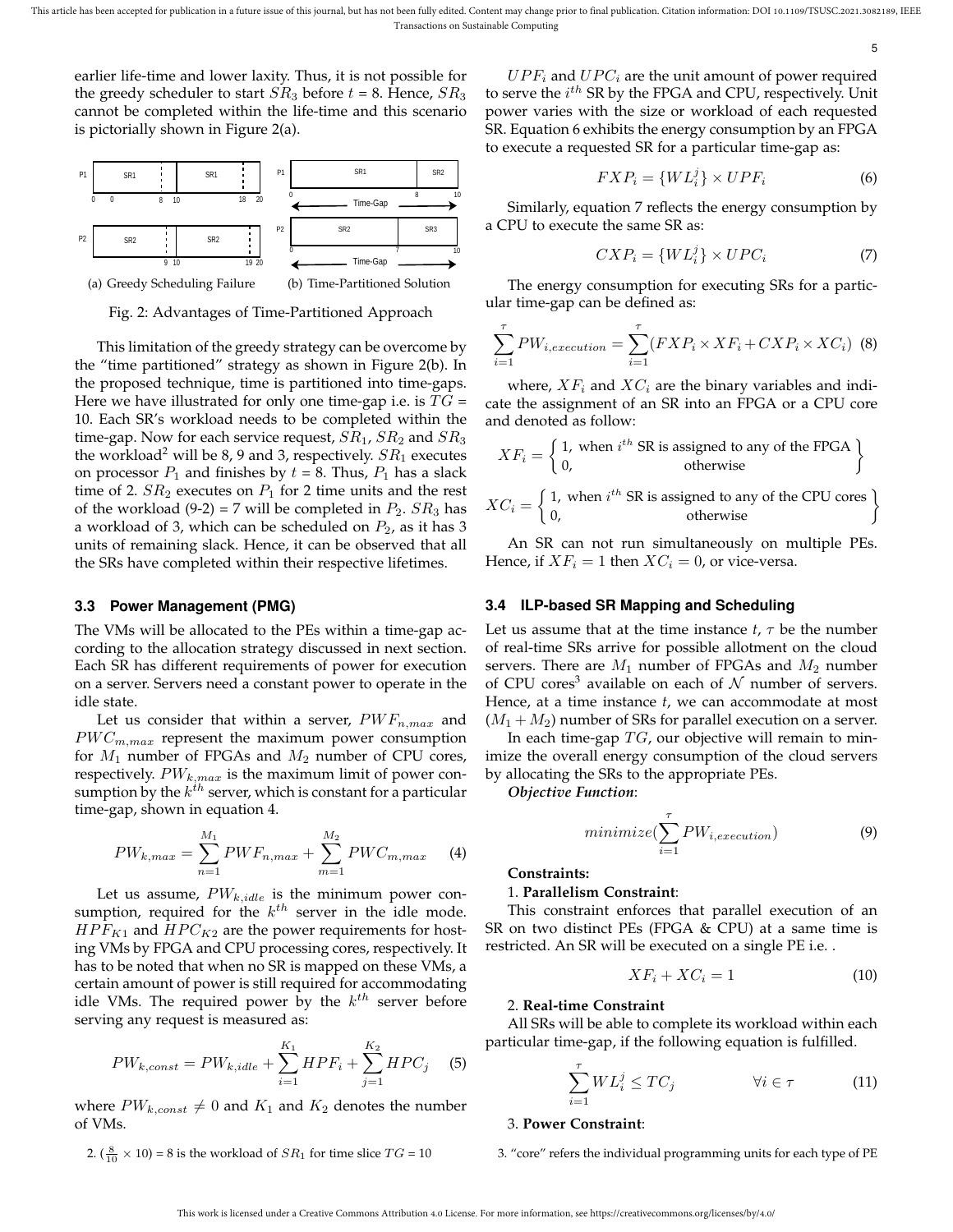Equation 12 refers that at each time-gap power required for hosting VMs and serving SRs cannot exceed the maximum power limit.

$$
\sum_{i=1}^{\tau} PW_{i, execution} + \sum_{k=1}^{N} PW_{k, const} \le \sum_{k=1}^{N} PW_{k, max} \quad (12)
$$

# **3.5 Circular Linked-list Framework (CLF)**

ERASER stores the scheduling information (obtained from Algorithm 1) with the corresponding PEs for each time-gap (upto the Hyper-period) in a Circular Linked-list Framework (CLF). A node of the linked-list will denote a time-gap. The  $r^{th}$  node is denoted as  $GTG_r$ .

The information is stored corresponding to the  $r^{th}$  node  $GTG_r$  of the circular linked list is as follows: 1) Pointer  $PTR_r$  to the Linked-List of Schedulers ( $LL - SCH$ ).  $LL SCH$  is composed for  $N$  number of servers. Each server of  $LL - SCH$  contains the following information:

- Minimum power needed for execution: Min-PW.
- SR to PE mapping: MAP
- Link to next node: NN.

2) Pointer to next node of  $GTG_r: LINK_r$ .



Fig. 3: ERASER working module

A pictorial representation of the linked-list structure is shown in Figure 3.

The pseudo-code for the ERASER scheduling strategy is shown in Algorithm 1 and 2. The ERASER has two parts. First part ensures the temporal requirements of the scheduling and the second part, power management (PMG) function maps the SRs to the PEs, energy efficiently. Scheduling framework for a hyper-period  $H$  is generated by considering the both parts of the algorithm. The ERASER scheduling strategy is depicted with an example in the next section.

#### **3.6 ERASER : Illustration with an Example**

Let us assume 12 periodic SRs  $\{SR_1, SR_2, ..., SR_{12}\}\$ , arrive for possible allotment over  $\mathcal{N} = 2$  number of servers. Further, we assume that each server contains one FPGA and one CPU core, respectively. Hence,  $\mathcal{M} = 2$  for each server. SRs can run in parallel by utilizing the PEs. Each SR has a different service duration for different types of PEs and each SR should be completed within its life-time  $(Lt)$ . The characteristic (service duration, life-time and unit

#### **Algorithm 1:** ERASER Scheduling Strategy

**Input:**  $\tau$  number of SRs,  $\mathcal{N}$  number of servers each containing  $M$  number of PEs, SR parameters  $SD_i$ ,  $Lt_i$ , Hyper-period  $\mathcal H$ 

6

- **Output:** Circular Linked-list Framework (CLF) **<sup>1</sup>** Initialize Node = 1;
- **2** Let us assume that a  $H$  is composed of s number of time-gaps;
- **3** Calculate the Time-Gap  $(TG_i)$  up-to the hyper-period  $H$ ;
- **4 for** *(Each*  $TG_i \in \mathcal{H}$ *)* **do**
- **5 for**  $(Each SR \in \tau)$  **do**
- **6**  $\Box$  Calculate the workload  $WL_i^j$  using the equation 1;
- **7** Calculate the  $TC_j$  by using the equation 2;
- **8 if**  $(\sum_{i=1}^{7} WL_i^j \le TC_j)$  **then**
- **<sup>9</sup>** Execute the SRs using HWF policy;
- **10 if** *(List node GTG<sub>r</sub> NOT already created)* **then**
- 11 Create a new  $CLF$  node  $GTG_r$ ;
- 12 Call the function PMG();
- $13$  Go to the next node;

# **<sup>14</sup> else**

**15** Discard the SR set  $\tau$ ;

| <b>Algorithm 2:</b> Function $PMG()$                        |
|-------------------------------------------------------------|
| <b>Input:</b> Unit power ( $UPF_i$ & $UPC_i$ ) required by  |
| each SR, Idle power $PW_{k,const}$ , Maximum                |
| power consumption by the Server $PW_{k,max}$                |
| <b>Output:</b> SR to PE mapping : MAP                       |
| 1 Calculate the energy consumption for executing SRs        |
| $PW_{i, execution}$ using the equation 8;                   |
| <b>2 if</b> $(M > 0)$ & & (Required PEs are available) then |
| Solve the ILP;<br>$3^{\circ}$                               |
| 4 if (List node $LL - SCH_i$ NOT already created) then      |
| Create a new $GTG_r$ node $LL - SCH_i$ ;<br>5               |
| Insert Values of MAP and Min-PW into<br>6                   |
| $LL - SCH$ for each SR;                                     |
| Return SR to PE mapping (MAP) and Min-PW;                   |

power consumption) of each SR on these distinct types of PEs are shown in Table 3.

We assume that a server has a maximum power capacity of  $PW_{k,max}$  = 150 watts  $^4$ . In idle state, the power consumption of a server is assumed as 75 watts. We further assume that to host a VM on FPGA and CPU, power consumption is 3 watts and 2 watts, respectively. These are the hypothetical values used for this example only. However, the experiments have conducted with the actual values. Now, According to the Equation 5,  $PW_{k,const}$  will be 80 watts. For two operational servers  $PW_{k,const}$  is 160 watts.

ERASER will allocate the service requests to the PEs and executes the portion of workload for each time-gap. The length of the first time-gap,  $TG_1$  is 45. Using equation 1, we obtain the workload (with min service duration) of each

4. In [31], authors experimentally showed such typical max power consumption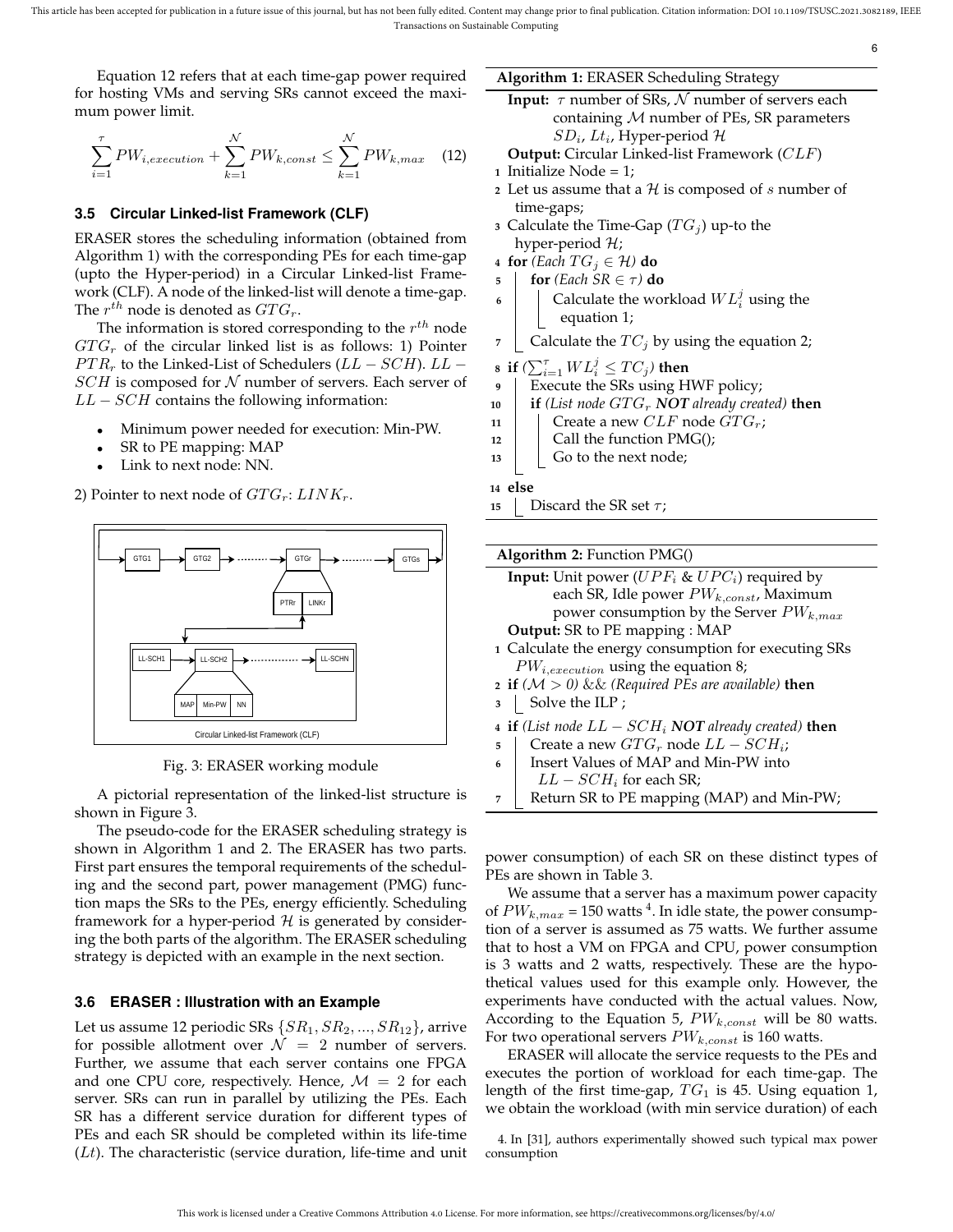$SR_i$  ( $WL_i$ ) for each time-gap as shown in Table 4. The overall system capacity  $(T C_1)$  for the first time-gap  $(T G_1)$ using Equation 2 becomes  $(45 \times 4) = 180$  units. We can observe the feasibility criteria as described in Equation 3, is satisfied. Hence, all the SRs complete their respective workloads within the first time-gap and similarly, it can be observed that this condition will be true for subsequent time-gaps. Within a time-gap, in order to map an SR to an appropriate PE, the ILP based technique will be applied.

Energy consumption of SRs on FPGA and CPU according to the Equations 6 and 7, are shown in the Table 5. The ILP is formulated and solved using the IBM CPLEX tool [32] with the parameters given in Table 5. As an output, we obtain the overall energy consumption as  $(\sum_{i=1}^{12} PV_{i, execution}) = 112.3$  units for the first time-gap,  $TG_1$ . The corresponding allocation of each SR for each PE (Whether FPGA or CPU) is also obtained from the ILP and shown in Figure 4.

#### TABLE 3: SRs PARAMETERS

| SR No.          | Lt               | $SD_F$ | $SD_C$ | UPF | UPC              |
|-----------------|------------------|--------|--------|-----|------------------|
| $SR_1$          | 45               | 13     | 14     | 0.6 | 0.7              |
| SR <sub>2</sub> | 60               | 18     | 22     | 0.7 | 0.6              |
| SR <sub>3</sub> | 90               | 26     | 28     | 0.7 | 0.9              |
| SRA             | 120              | 37     | 37     | 0.8 | 0.6              |
| $SR_5$          | 90               | 21     | 25     | 0.8 | 0.6              |
| $SR_6$          | $\overline{120}$ | 39     | 37     | 0.7 | $0.\overline{9}$ |
| SR <sub>7</sub> | 180              | 60     | 77     | 1.0 | 0.8              |
| SRs             | 90               | 27     | 29     | 0.6 | 0.8              |
| SR <sub>9</sub> | 45               | 13     | 16     | 0.6 | 0.5              |
| $SR_{10}$       | 60               | 19     | 13     | 0.5 | 0.7              |
| $SR_{11}$       | 60               | 19     | 21     | 0.8 | 0.8              |
| $SR_{12}$       | 90               | 26     | 28     | 0.7 | 0.9              |
| $SR_{13}$       | 45               | 8      | 10     | 0.9 | 0.8              |
| $SR_{14}$       | 60               | 15     | 14     | 0.8 | 0.7              |

 $SD_F$ ; $SD_C$ : Service Duration units on FPGA & CPU, respectively  $UPF; UPC$ : Power units of FPGA & CPU, respectively

#### TABLE 4: Workload Of SRs

| SR No.               | $WL^1$          | $WL^2$         | $WL^3$ | $WL^4$          | $WL^5$          |
|----------------------|-----------------|----------------|--------|-----------------|-----------------|
| SR <sub>1</sub>      | 13              | 4              | 8      | 8               | 17              |
| SR <sub>2</sub>      | 16              | 5              | 11     | 11              | 22              |
| SR <sub>3</sub>      | 13              | 4              | 8      | 8               | $\overline{17}$ |
| $SR_4$               | $\overline{1}3$ | 4              | 9      | 9               | 18              |
| $\overline{SR}_5$    | $\overline{12}$ | 4              | 8      | 8               | $\overline{16}$ |
| $\overline{SR_6}$    | $\overline{14}$ | $\overline{4}$ | 9      | 9               | 19              |
| $\overline{SR}_7$    | 15              | 5              | 10     | $\overline{10}$ | 20              |
| $SR_8$               | $\overline{1}4$ | 4              | 9      | 9               | 19              |
| $\overline{S}R_9$    | 13              | 4              | 8      | 8               | 17              |
| $\overline{S}R_{10}$ | 9               | $\overline{3}$ | 6      | 6               | 13              |
| $SR_{11}$            | 14              | 4              | 9      | 9               | 19              |
| $SR_{12}$            | 14              | 4              | 9      | 9               | 18              |
| Sum                  | 160             | 49             | 104    | 104             | 215             |
| $SR_{13}$            | 7               | 3              | 5      | 5               | 11              |
| $SR_{14}$            | 9               | 3              | 6      | 6               | 14              |

 $WL^{j}$ : Workload of SRs in  $j^{th}$  time-gap

# **4 ERASER WITH MIGRATION SCHEME**

In case of dynamically arriving tasks, the SR migration may be useful when the required PE of a server is not available to fulfil the requested SR's execution. Migration technique enhances the utilization of the resources and helps to maximize the throughput.

TABLE 5: Power Consumption Of SRs

7

| SR No.          | $\overline{P}W_R^1$ | $\overline{PW}_C^1$ | $PW_R^2$ | $PW_C^2$ | $PW^3_{\mathcal{P}}$ | $PW^3_{\alpha}$ | $PW^5_{\mathcal{P}}$ | $PW^5_{\sim}$ |
|-----------------|---------------------|---------------------|----------|----------|----------------------|-----------------|----------------------|---------------|
| $SR_1$          | 7.8                 | 9.8                 | 2.4      | 3.6      | 5.2                  | 6.5             | 10.4                 | 13.0          |
| SR <sub>2</sub> | 10.5                | 9.9                 | 3.5      | 3.0      | 7.0                  | 6.6             | 14.0                 | 13.2          |
| SR <sub>3</sub> | 9.1                 | 12.6                | 3.0      | 4.2      | 6.0                  | 8.4             | 12.1                 | 16.8          |
| SR <sub>4</sub> | 11.1                | 8.3                 | 3.7      | 2.7      | 7.4                  | 5.5             | 14.8                 | 11.1          |
| $SR_5$          | 8.4                 | 7.5                 | 2.8      | 2.7      | 5.6                  | 5.0             | 11.2                 | 10.0          |
| $SR_6$          | 10.2                | 12.4                | 3.4      | 4.1      | 6.8                  | 8.3             | 13.6                 | 16.6          |
| $SR_7$          | 15.0                | 15.4                | 5.0      | 5.1      | 10.0                 | 10.2            | 20.0                 | 20.5          |
| $SR_8$          | 10.8                | 8.7                 | 3.6      | 2.9      | 7.2                  | 5.8             | 14.4                 | 11.6          |
| $SR_9$          | 7.8                 | 8.0                 | 2.6      | 2.6      | 5.2                  | 5.3             | 10.4                 | 10.6          |
| $SR_{10}$       | 7.1                 | 6.8                 | 2.3      | 2.2      | 4.7                  | 4.5             | 9.5                  | 9.1           |
| $SR_{11}$       | 11.4                | 12.6                | 3.8      | 4.2      | 7.6                  | 8.4             | 15.2                 | 16.8          |
| $SR_{12}$       | 11.7                | 9.8                 | 3.9      | 3.2      | 7.8                  | 6.5             | 15.6                 | 13.0          |
| $SR_{13}$       | 6.3                 | 6.4                 | 2.7      | 3.2      | 4.5                  | 4.8             | 9.9                  | 10.4          |
| $SR_{14}$       | 7.2                 | 5.6                 | 2.4      | 2.1      | 5.6                  | 4.9             | 12.0                 | 9.8           |

| $PW_{B}^{j}$ ; $PW_{C}^{j}$ : Power consumption units of SRs on FPGA and CPU, |                                    |  |  |
|-------------------------------------------------------------------------------|------------------------------------|--|--|
|                                                                               | respectively for $j^{th}$ time-gap |  |  |

#### *4.0.1 Effectiveness of the Migration Scheme*

To illustrate the benefits of the migration scheme, let us consider an example. We have considered the same tasks set as discussed in the previous example however, we have also considered two additional periodic SRs i.e.  $SR<sub>13</sub>$  and  $SR_{14}$ . Let us assume that both the tasks have arrived at t = 10. Detailed information of the SRs are provided in Table 3. The length of the first time-gap is 45 and SRs arrived at  $t = 10$ . Hence, the workload and energy consumption of the newly arrived SRs are calculated for both the PEs and provided in Table 4 and Table 5, respectively. Now according to the HWF policy the scheduling of  $SR_{14}$  and  $SR_{13}$  will be performed for  $TG_1$ .  $SR_{14}$  has to complete 9 units of workload and according to the Algorithm 1 it can execute on the second server within the remaining slack time. But in case of  $SR_{13}$ , it cannot be allocated to any of the servers, as required remaining slack is not sufficient. In such scenario, migration could be a promising solution. We have discussed the detailed migration strategy in the next section.

# **4.1 ILP Based Migration**

A migration should be performed from server *k* (source) to server *l* (destination). In order to migrate a task, we need to measure three parameters: (i) The portion of  $WL<sub>i</sub><sup>j</sup>$ , executed at the current server. (ii) Find the server(s) having the maximum slack times. (iii) The expected completion time of the remaining workload at the destination server, including the delay for transferring the data.

Let us assume that an SR migration is initiated after completing the  $\Theta$  unit of its allocated workload. Hence, for the destination server *l*, the new workload will be  $WL_i^j - \Theta$ . This denotes the remaining portion of the SR's workload to be executed and  $TG_j - \Theta$  is the updated life-time for the SR on the  $l^{th}$  server. Slack time of a server for a particular timegap is calculated as  $(TG_j \times {\cal M}) - \sum_{i=1}^\tau W \overset{\cdot}{L_i^j}.$  Transferring the SR from one server, *k* to another server *l*, consumes  $DT_i$ amount of delay. Hence, the power required for migrating an SR will be:

$$
PW_{i,migrate} = PW_{kl,DT} + PW_{i, execution}
$$
 (13)

where,  $PW_{kl,DT}$  represents the power consumption for the SR to transfer the data from  $k^{th}$  server to  $l^{th}$  server.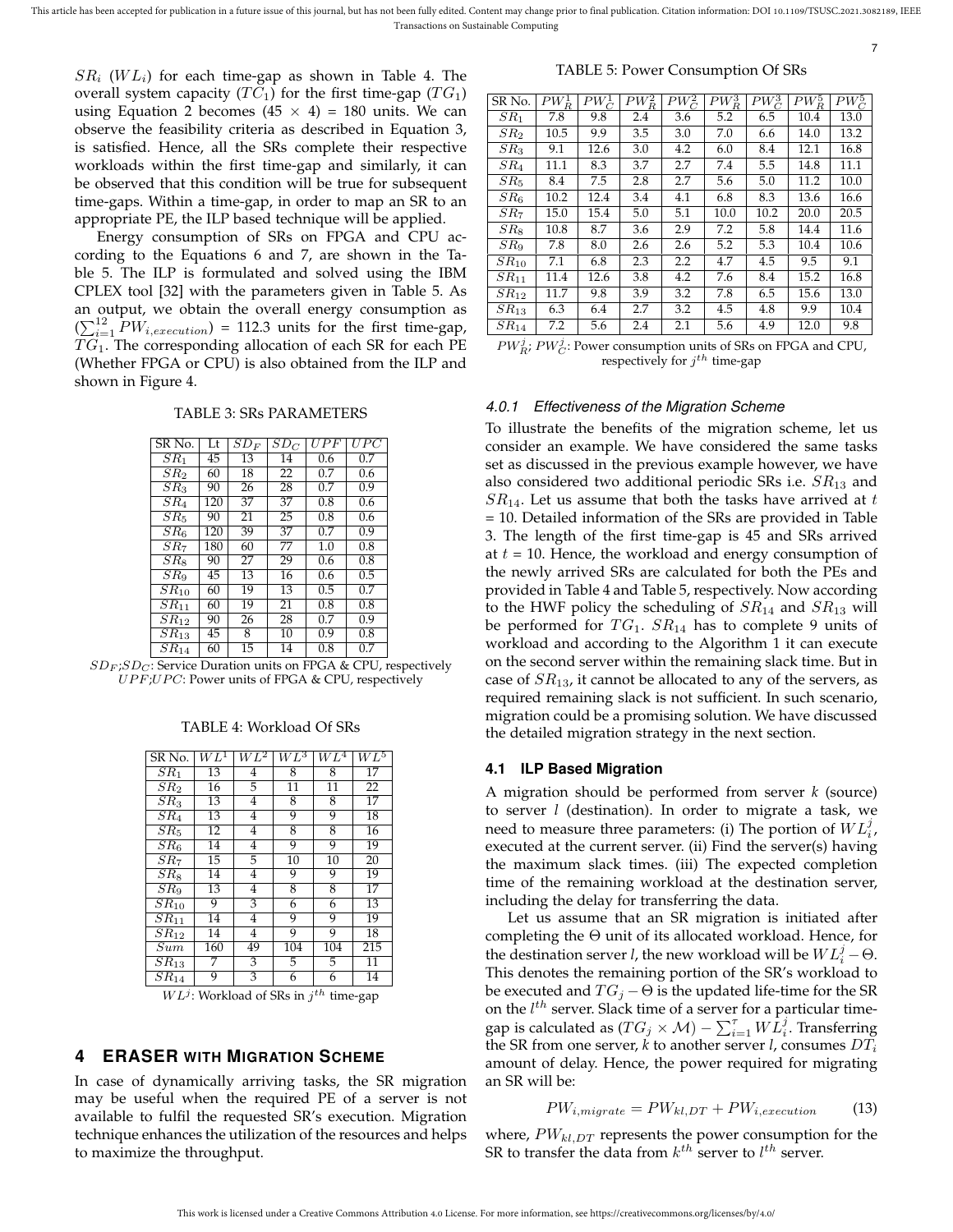This article has been accepted for publication in a future issue of this journal, but has not been fully edited. Content may change prior to final publication. Citation information: DOI 10.1109/TSUSC.2021.3082189, IEEE Transactions on Sustainable Computing



Fig. 4: Energy efficient SRs mapping to PEs by ERASER



Fig. 5: ERASER with migration

The required power due to SRs migrations can be defined as:

$$
MG_{T,pow} = \sum_{k=1}^{N} \sum_{i=1}^{T} (PW_{i,migrate} \times Z_{kli})
$$
 (14)

where,  $Z_{kli}$  is a trivalent variable expressing the migration of  $i^{th}$  SR from  $k^{th}$  server to  $l^{th}$  server.

$$
Z_{kli} = \begin{cases} 1, & \text{when } i^{th} \text{ SR} \text{ migrated from } k^{th} \text{ to } l^{th} \text{ server.} \\ 0, & \text{otherwise} \end{cases}
$$

# *4.1.1 ILP Formulation*

The objective is to optimize the power consumption due to migration by conducting minimum number of migrations of SRs.

*Objective Function*:

$$
minimize(MG_{T,pow})
$$
\n(15)

**Constraints:**

1. **Migration Constraint**: When migrating an SR, we need to ensure that the SR is only migrated from the  $k^{th}$ server to the  $l^{th}$  server. Thus, it needs to be ensured that the migration should be between CPU-to-CPU or FPGA-to-FPGA. The equation which enforces the constraint can be denoted as follows:

$$
Z_{kli} + Z_{kqi} \le 1\tag{16}
$$

2. **Power Constraint**: Let us assume  $k^{th}$  server has maximum power consumption limit of  $PW_{k,Max}$  and servers should not exceeding their power limits while migrating the SRs between the servers, which can be enforced as:

8

$$
\sum_{i=1}^{\tau} PW_{i, execution} + \sum_{k=1}^{N} PW_{k, const} + MG_{Tpow} \le \sum_{k=1}^{N} PW_{k, max}
$$
\n(17)

ERASER with migration capability is presented in the Algorithm 3. Migration process comes into play only when the required PEs of a server are not capable to ensure the completion of dynamic SRs executions within their lifetimes. According to the example described above,  $SR_{13}$  has workload of 7 units, but the second server does not have enough slack to accommodate it. Hence, when a migration process is initiated, the portion of the workload which has already been completed, should be calculated in the source server and similarly, the remaining workload needs to be completed in the destination server.  $SR_{13}$  completes 6 units of workload in second server and 1 unit of workload needs to be migrated to another server. Migration of an SR should be carried out to the server which has the maximum remaining slack time. It needs to be ensured that the remaining portion of the workload (considering the transfer delay) of the migrated SR should be completed within the life-time. In some typical scenario, frequency scale up might be required to satisfy the life-time by speeding up the execution. PEs operate at frequency (default) f and clock tuning factor  $\beta$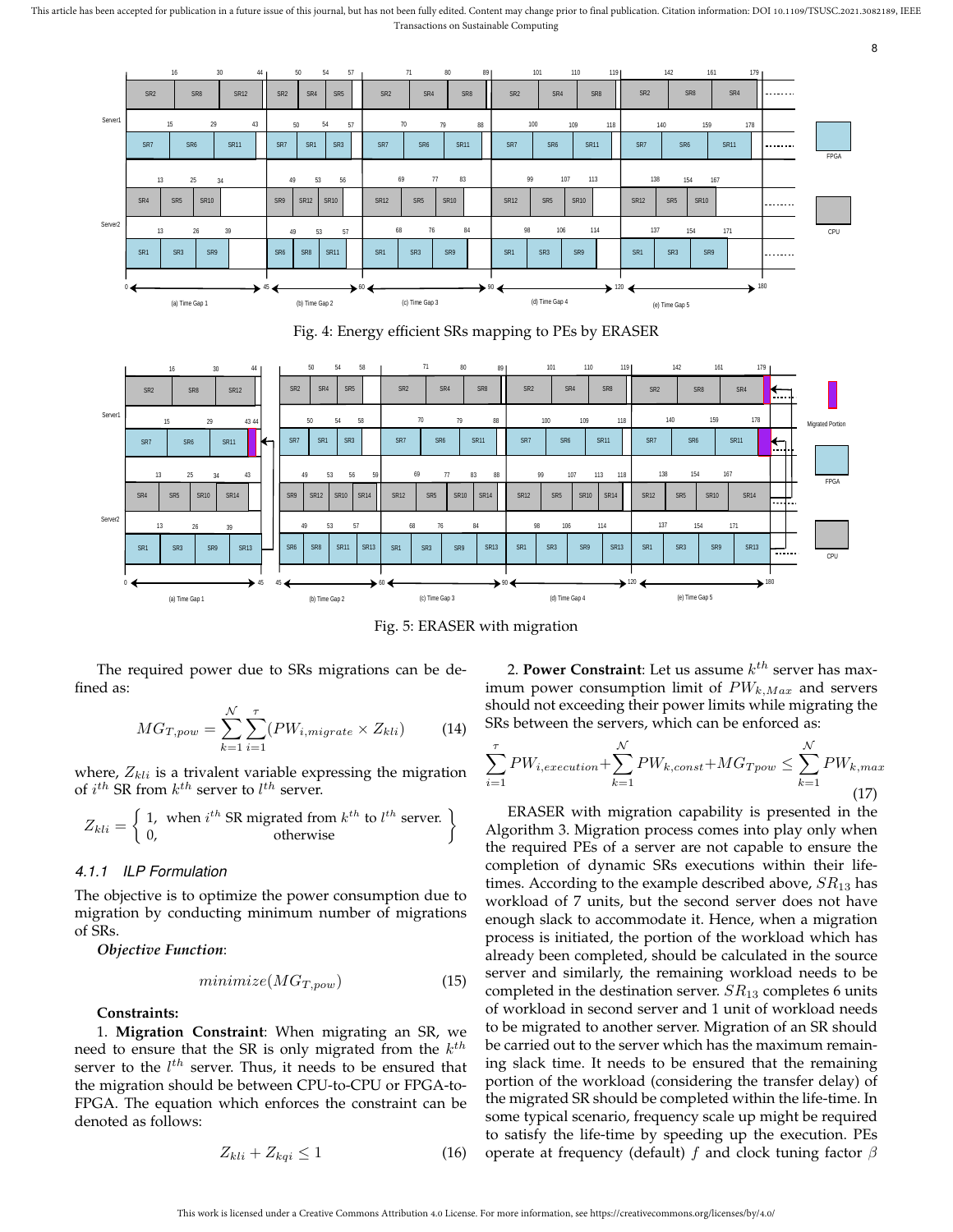This article has been accepted for publication in a future issue of this journal, but has not been fully edited. Content may change prior to final publication. Citation information: DOI 10.1109/TSUSC.2021.3082189, IEEE Transactions on Sustainable Computing

9

is set to 1 by default. We can tune the clock to regulate the frequency as per requirement. After solving the migration ILP scheduling outcome of the example, is shown in the Figure 5.

**Algorithm 3:** ERASER with Migration

- **Input:** Data transferring delay  $DT$ , Workload  $WL_i^j$ , Number of servers  $N$ , Completed workload  $Θ$  units, Operational frequency  $f$ **Output:** Migrated SRs mapping to PEs with
- minimum power **1** Default operational frequency of  $PE = f$ ;
- **2** Clock tuning factor denoted by  $\beta$ , where  $\beta$  range varies from 1,2,...,R;
- **3** Initialize  $\beta = 1$ ;
- **4 for** *(Each Migrated SR*  $\in$   $\tau$ *)* **do**
- **<sup>5</sup>** Calculate the remaining execution requirement workload  $WL_i^j$  of SR;
- **<sup>6</sup>** Calculate the slack time of each server;
- **7** Calculate the remaining time-gap  $TG_j$  for destination server to complete the execution;

 $\textbf{s} \ \ \ \ \ \ \ \ \textbf{if} \ (TG_j \geq WL_i^j + DT_i) \ \textbf{then}$ **9** | SR migrated from server *k* to server *l*;

- **10** Solve the migration ILP;
	-
- **<sup>11</sup> else**
- **12 if**  $(\beta < R)$  **then** 
	-
- **13**  $\vert$  Increment  $\beta$  value by 1;
- $\begin{array}{|c|c|c|c|}\hline \textbf{14} & & W L_i^j = \frac{1}{\beta \times f} \times W L_i^j; \hline \end{array}$
- 15 | | Go to the step 7;
	-
- **<sup>16</sup> else** 17 | | Insufficient time for migration;

# **5 EXPERIMENTS AND RESULTS**

We have evaluated the proposed ERASER through software simulations followed by a physical FPGA-based implementation. In order to incorporate heterogeneity, VM contains either a CPU or an FPGA, where the CPU performs at a rate of 1,500 MIPS and FPGA at 2,000 MIPS, respectively. The peak power consumption rate of these two types of VMs are considered as 250 and 400 watts, respectively [33]. Similarly, we have considered idle power consumption as 85 and 95 watts, respectively [18].

Service Rejection Rate (SRR) and Energy Consumption are the principal metrics based on which the evaluation has been performed.  $SRR$  can be defined as the percentage of the total number of SRs rejected by the system $5$  over the entire schedule length out of total number of appeared services. Mathematically,  $SRR$  can be formulated as:

$$
SRR = \frac{Total\ number\ of\ SRs\ rejected}{Total\ number\ of\ SRs\ arrived} \times 100\%
$$
 (18)

**Normalized energy consumption (NEC):** The NEC is measured for different set of accepted SRs.

5. i.e.by the admission controller of ERASER. ERASER successfully schedules all the SRs it accepts

**Experimental Setup:** Each data set consists of randomly generated hypothetical SRs obtained from distinct distributions. In order to make, our simulation realistic, we have considered the example SR sets given in [33]. The weights  $(w t_i = \frac{SD_i}{Lt_i})$  of the SRs have been taken from normal distribution with standard deviation  $\sigma_{wt} = 0.1$  and varying different values of mean  $(\mu_{wt})$  from 0.1 to 0.4. <sup>6</sup> Similarly, SRs deadlines have also been generated from a normal distribution with a standard deviation. Given the service weights, we can obtain the total utilization of the system  $(U)$  by summing up the weights of all the SRs. Given the system utilization the total system load  $(L)$  can be derived by:

$$
L = \frac{U}{\mathcal{M}} \times 100\% \tag{19}
$$

where *M* denotes the number of PEs.

It may be noted that for a given the system load  $(L)$ , the average number of SRs  $(\rho)$  in the system can be achieved as:

$$
\rho = \frac{L \times \mathcal{M}}{100 \times \mu_{wt}} \tag{20}
$$

The total schedule length is 100000 time-slots and all the requested SRs follow a poisson arrival process.

After considering real-life parameters (in order to make our simulation studies more fruitful and realistic), we have generated various types of data sets by setting different values for the following parameters:

- 1) *Average individual SR weight:* The average individual SR weight is given by the mean of the distribution from which task weights have been generated. The values of  $\mu_{wt}$ , 0.1 to 0.4 have been considered.
- 2) System Load  $L:$  We have varied the system load  $L$ value from 50% to 90% .
- 3) *Number of PEs* M*:* A total of 50 cores of two different types of PEs have been used for the simulation. We have considered equal number of FPGAs and CPU cores (25 of each type) in the server.

All results are generated by running 40 different instances of each data set type and then taking the average over these 40 distinct runs.

# **5.1 Implementation and Outcomes**

# *5.1.1 Performance of ERASER*

Figure 6(a) exhibits the SRR suffered by ERASER, while varying the system load. It is evident from the figure that obtained SRR for SR sets with average individual weight  $\mu_{wt} = 0.1$  is comparable to that for SR sets having  $\mu_{wt} =$ 0.2. It may be observed that for a given  $U$ , the average number of SRs ( $\rho$ , refer equation 20) with  $\mu_{wt} = 0.1$  will be nearly double compared to those having  $\mu_{wt} = 0.2$ . This result therefore indicates the fact that the system performs robustly against variations in the number of SRs.

From Figure  $6(b)$  it can be observed that  $SRR$  increases with the increase in system load  $L$ . This is because higher values of  $L$  result in a correspondingly larger number of SRs  $(\rho)$ , resulting in the LHS of equation 3 to become larger. Due to this, the probability of failure of the condition

<sup>6.</sup> The reconfiguration overhead has been included in the SR execution time.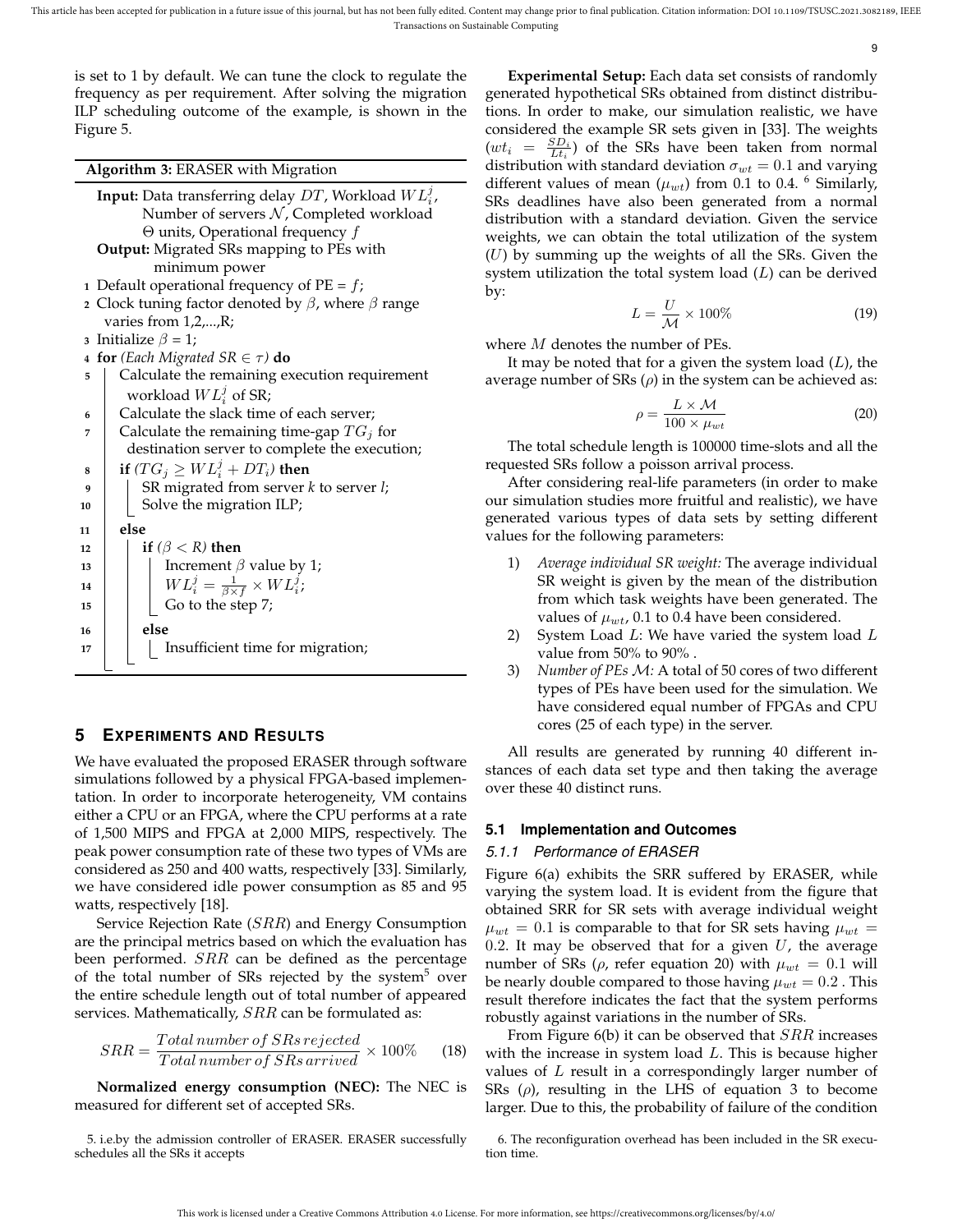

(c) Energy consumption for SRs execution by different Algorithms

Fig. 6: Performance of ERASER

(equation 3) increases. Increase in system load results in high rejection rate however, it also increases the energy consumption. This can be attributed to the fact that higher be the load, host will remain activated for longer duration (as the length of accepted SR increases) in order to satisfy the huge workloads of SRs and thus, energy consumption will also be high. Energy consumption of the system at different system load is shown in the Figure 6(c).

#### *5.1.2 Comparison Results*

We have compared the proposed ERASER strategy with state-of-the-art techniques like TPA-STA [25], FFD, LLIF [18] and SEL-IP [19] with respect to SRR(%), energy consumption. The comparative results are shown in Figure 6(b) and Figure 6(c). We have measured the performance of these algorithms at different levels of  $L$ , where  $\mu_{wt}$  remains fixed as (0.2).

10

It can be observed from Figure 6(c) that SEL-IP suffers higher rejections than ERASER as the system load increases. This is mainly due to the fact that SEL-IP attempts to minimize the energy comparisons by turning off some set of servers and thus, if the load increases (i.e. number of arriving SR increases) SEL-IP rejects higher number of SRs due to resource unavailability. However, this approach become beneficial in terms of energy consumption. Hence, we can argue that SEL-IP may achieve fair energy consumption but only at the cost of higher rejection rate. On the other hand, being an "time-partitioned" based approach, ERASER can achieve 70% resource utilisation with 14% less rejection. However, the energy consumption only increases by less than 5%.

We also compared ERASER with TPA-STA strategy [25]. It can be observed that TPA-STA performance is poor than ERASER in terms of rejection rate as well as the energy consumption, as the  $L$  increases. It can be attributed to the fact that TPA-STA focuses to optimize the SR execution time by keeping a good balance in energy consumption. However, as SRs counts go high, schedule a large number of SRs based on dependency and real-time constraint becomes challenging and it causes higher rejection rate and energy consumption. ERASER depicts better performance in terms of SRR by 11% and also consumes 10.2% less energy.

A scheduling strategy called LLIF was proposed in [18]. However, being a greedy based strategy, LLIF schedules SR with longest load interval first and hence, suffers higher rejection than ERASER as evident from Figure 6(c). But, as this strategy in offline decides the minimum number (lower bound) of machines to execute a set of SRs. Such usages of machines with limited number of migration help to reduce the energy consumption. LLIF consumes 7% less energy but exhibits the increase in SRR by 12%. We have also compared ERASER with FFD [18]. FFD arranges SRs in descending order of processing time or energy consumption and allocates to the PEs. Without proper load balancing support FFD exhibits poor SRR and high energy consumption even at low system utilization. ERASER suffers 17% less SRR than FFD and ERASE is energy efficient by 21%.

# **6 PHYSICAL IMPLEMENTATION ON ZYNQ SOC TESTBED**

#### **6.1 Testbed development**

We validated the performance of ERASER on a heterogeneous system i.e. Xilinx Zynq-7000 (ZC-702) All-Programmable SoC [34]. Figure 8 shows the diagrammatic representation of the proposed architecture. The architecture contains two types of PEs i.e. Processing System (PS), which consists of Dual ARM core for software based execution and Programmable logic (PL) utilised for hardware based execution. The region inside the PL termed as hardware accelerator is the place holder of the hardware version of SR. AXI bus creates an interface in between the DDR memory, PS and PL with other modules. In addition, Mailbox and Mutex are coordinating communication and signalling between PS and PL. Resource utilization for configuration of each hardware accelerator has been shown in Table 6.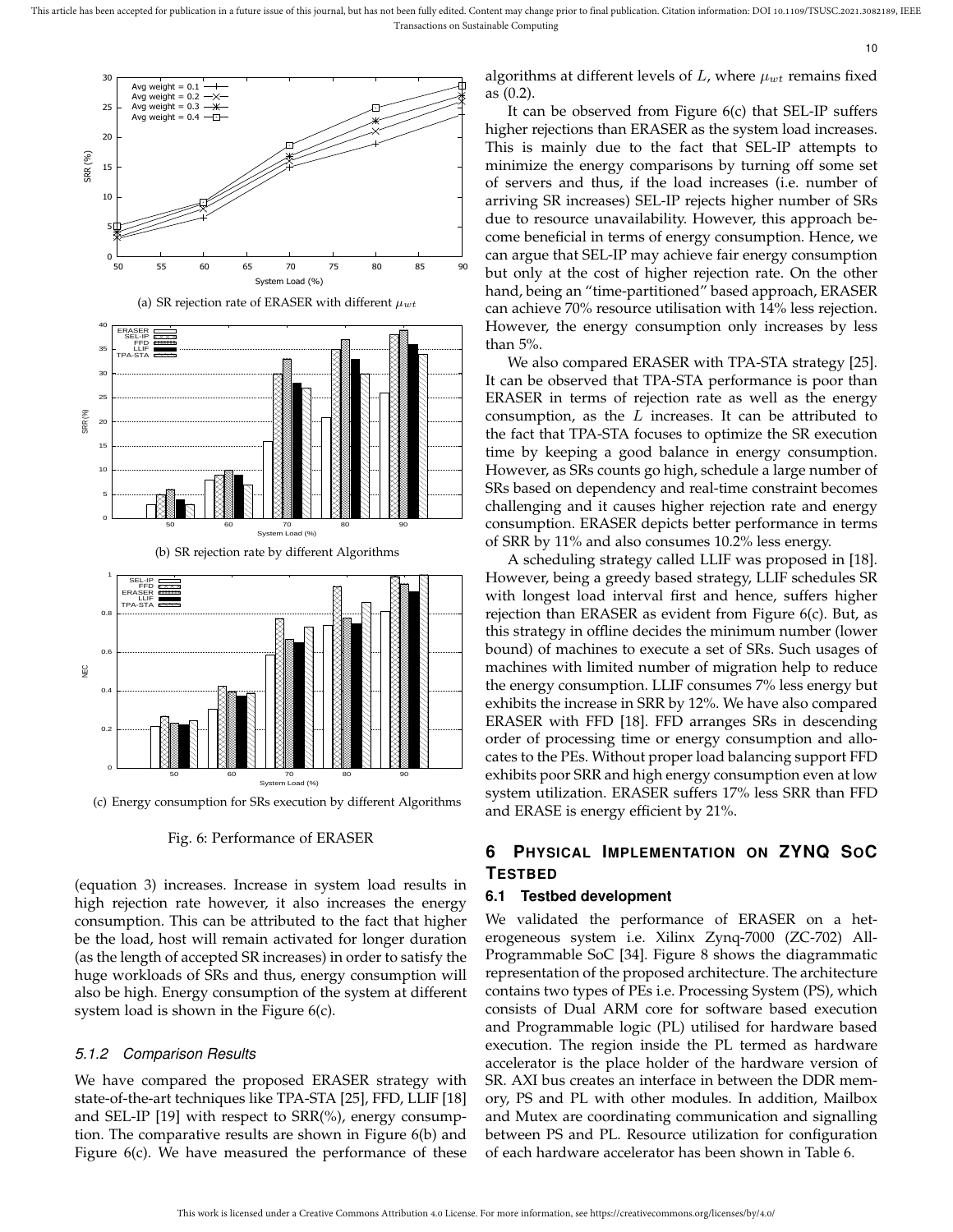This article has been accepted for publication in a future issue of this journal, but has not been fully edited. Content may change prior to final publication. Citation information: DOI 10.1109/TSUSC.2021.3082189, IEEE Transactions on Sustainable Computing



Fig. 7: PCIe Communication Architecture



Fig. 8: ZYNQ PS-PL Architecture

|                      | Resources |       | Utilization $(\%)$              |       |  |
|----------------------|-----------|-------|---------------------------------|-------|--|
| Component            |           |       | Flip-Flops LUTS Flip-Flops LUTs |       |  |
| Hardware Accelerator | 9646      | 14884 | 9.01                            | 29.17 |  |
| Mutex                | 90        | 78    | 0.09                            | 0.16  |  |
| Mailbox              | 220       | 274   | 0.21                            | 0.54  |  |
| Total                | 9956      | 15240 | 9.31                            | 29.87 |  |

We have connected two Zynq boards with a PC (acting as host computer) through the PCI-express bus (3.0 standard) [35]. The pictorial representation of the connection is shown in Figure 7. The proposed algorithm is running at the host PC. Open computing language (OpenCL) based framework has been used with Xilinx software development kit (SDK). OpenCL helps to manage the data transfer between host and Zynq, allocating memory and invoking parallel code executed on Zynq etc. In PL section, the PL region is marked as "hardware accelerator" for SR execution, which is ensured by maintaining the UCF constraints [34]. SRs are allocated to the FPGAs through ICAP ports. The FPGAs are operated with PL clock (FCCLK) frequency of 50 MHz. Operating clock frequency of the ARMs (PS) is 667 MHz. Zynq SDK supports system C language, which is used to implement software version fo SR and similarly, VHDL is used for creating the hardware version. We have computed the power consumption for executing the proposed strategy through Xpower tool [34].

#### **6.2 SR Creation Framework**

We have constructed and profiled two types of SRs for the validation purpose. A well-known 'EPFL' benchmark [36] is considered. This benchmark consists of numerous applications such as *"Router"*, *"Priority"*, *"Integer to Float conversion"* etc. The power consumption of these benchmarks on PL part is measured by X-power tool and Intel platform power estimation tool (IPPET) logic is used to

TABLE 7: Benchmark SRs power (Watt)

11

| <b>PEs</b>                                                 | Router Priority Dec Add I2F Lg2 Sqrt Calve |  |  |  |
|------------------------------------------------------------|--------------------------------------------|--|--|--|
| FPGA (PL) 0.691 0.874 1.257 0.818 0.949 1.342 0.828 1.245  |                                            |  |  |  |
| $ARM (PS)$ 0.873 1.237 0.981 1.170 0.603 1.491 0.653 1.284 |                                            |  |  |  |



Fig. 9: PMF model

TABLE 8: Parameters of Zynq ZC702 Platform

| ARM   |       | FPGA                                                                      |
|-------|-------|---------------------------------------------------------------------------|
|       |       | $\left  PW_{idle}(W) \right  PW_{idle}(W) \left  PW_{reconf.}(W) \right $ |
| 0.673 | በ በ53 | በ በ72                                                                     |

TABLE 9: Performance of ERASER with Various  $\mu_{wt}$  at different utilization level

|   |    | $\mu = 0.2$                                     |       | $\mu = 0.1$ |       |
|---|----|-------------------------------------------------|-------|-------------|-------|
|   |    | $PEs L(\%) Energy(J) SRR(\%) Energy(J) SRR(\%)$ |       |             |       |
|   | 50 | 486.3                                           | 3.98  | 344.5       | 3.07  |
|   | 60 | 563.7                                           | 7.99  | 413.3       | 5.49  |
| 6 | 70 | 610.2                                           | 16.51 | 481.4       | 15.61 |
|   | 80 | 688.4                                           | 22.39 | 551.6       | 19.79 |
|   | 90 | 744.7                                           | 28.41 | 620.1       | 26.07 |

measure the power consumption of the SR's executed on PS. Calculated data are stored in Table 7, which is known as power generation table (PGT). The pictorial representation of the Power Measurement Framework (PMF) is shown in the Figure 9. Based on the power report generated by the Xilinx 14.4 tool, idle power for both PS and PL regions are depicted in Table 8.

#### **6.3 Performance of ERASER on ZYNQ SoC**

We have shown the performance of the ERASER strategy in terms of SRR% and energy consumption with migration technique for heterogeneous platform where system load  $L$ and average SR weight  $(\mu)$  are the variable parameters. Performance results are depicted in Table 9. We executed SRs, (i) by keeping  $\mu$  constant and L is varied (ii) L is constant, while  $\mu$  is varied. Table 9 shows the power consumption (measured in Joule) and rejection rate of ERASER allocation strategy over a different number of parameter combinations. Software simulation result and real implementation result on Zynq platform concludes that ERASER strategy is efficient in performances and able to fulfill our objectives.

This work is licensed under a Creative Commons Attribution 4.0 License. For more information, see https://creativecommons.org/licenses/by/4.0/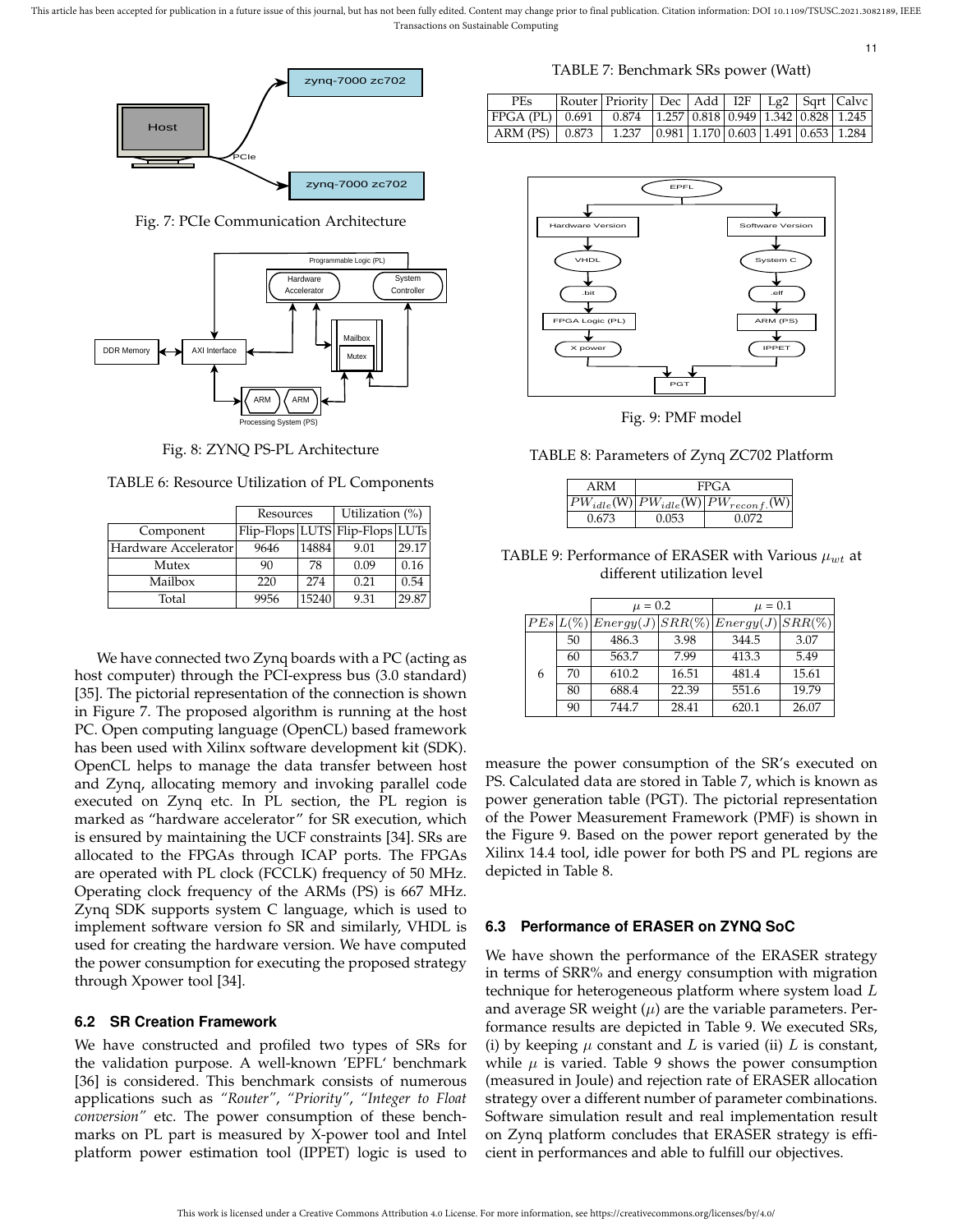# **7 CONCLUSIONS**

This paper proposes, ERASER, an energy-aware real-time task allocation and scheduling strategy for heterogeneous cloud platforms. Heterogeneous cloud servers are equipped with two distinct types of PEs i.e. FPGAs and GPPs. Firstly, an ILP based technique is employed with timing constraint, to map the real-time SRs on the appropriate PEs such that energy is minimised. Further, To improve the resource utilization we have also incorporated an SR migration technique, which allows to serve maximum number of SRs by considering the dynamic request arrival scenario. We have evaluated our proposed strategy via simulation based experiments followed by the physical implementation on ZYNQ FPGA testbed with benchmark taskset. Experimental results reveal that ERASER achieves upto 90% resource utilization with only 26% SR rejection rate over different experimental scenarios. Comparison results exhibit that the ERASER outperforms state-of-the-art techniques.

Recently green cloud computing has attracted increasing attention from both the academia and the industry. The major challenge for such cloud computing is to deliver a high level of Quality of Service (QoS) by considering the factors like i. cost effectiveness for the end users and ii. energy efficiency for the cloud providers. Towards this end, in future, we would like to work on developing an energyefficient, QoS-aware and cost-effective real-time scheduling strategy for heterogeneous cloud computing systems.

#### **ACKNOWLEDGMENTS**

This work is supported in part by the UK Engineering and Physical Sciences Research Council (EPSRC) through grants EP/R02572X/1, EP/P017487/1, EP/V000462/1 and Rajiv Gandhi National Fellowship (RGNF) from University Grants Commission, Government of India (Fellowship Number RGNF-2017-18-SC-WES-38849) awarded to Mr. Atanu Majumder.

# **REFERENCES**

- [1] A. Chauhan and P. Downing, "Systems and methods for cloud bridging between public and private clouds," Feb. 2 2016, uS Patent 9,253,159.
- [2] T. Wang, Y. Li, G. Wang, J. Cao, M. Z. A. Bhuiyan, and W. Jia, "Sustainable and efficient data collection from wsns to cloud," *IEEE Transactions on Sustainable Computing*, 2017.
- [3] A. Majumder, S. Saha, and A. Chakrabarti, "Eaam: Energy-aware application management strategy for fpga-based iot-cloud environments," *The Journal of Supercomputing*, pp. 1–30, 2020.
- [4] H. Alhussian, N. Zakaria, A. Patel, A. Jaradat, S. J. Abdulkadir, A. Y. Ahmed, H. T. Bahbouh, S. O. Fageeri, A. A. Elsheikh, and J. Watada, "Investigating the schedulability of periodic real-time tasks in virtualized cloud environment," *IEEE Access*, vol. 7, pp. 29 533–29 542, 2019.
- [5] Q. Zhang, M. Lin, L. T. Yang, Z. Chen, and P. Li, "Energyefficient scheduling for real-time systems based on deep qlearning model," *IEEE transactions on sustainable computing*, vol. 4, no. 1, pp. 132–141, 2017.
- [6] M. S. Hasan, F. Alvares, T. Ledoux, and J.-L. Pazat, "Investigating energy consumption and performance trade-off for interactive cloud application," *IEEE Transactions on Sustainable computing*, vol. 2, no. 2, pp. 113-126, 2017.
- B. Zhou, A. V. Dastjerdi, R. N. Calheiros, and R. Buyya, "An online algorithm for task offloading in heterogeneous mobile clouds," *ACM Transactions on Internet Technology (TOIT)*, vol. 18, no. 2, pp. 1–25, 2018.

[8] X. Zhou, G. Zhang, J. Sun, J. Zhou, T. Wei, and S. Hu, "Minimizing cost and makespan for workflow scheduling in cloud using fuzzy dominance sort based heft," *Future Generation Computer Systems*, vol. 93, pp. 278–289, 2019.

12

- [9] Z. Li, S. Tesfatsion, S. Bastani, A. Ali-Eldin, E. Elmroth, M. Kihl, and R. Ranjan, "A survey on modeling energy consumption of cloud applications: deconstruction, state of the art, and trade-off debates," *IEEE Transactions on Sustainable Computing*, vol. 2, no. 3, pp. 255–274, 2017.
- [10] Y. Yamato, "Server selection, configuration and reconfiguration technology for iaas cloud with multiple server types," *Journal of Network and Systems Management*, vol. 26, no. 2, pp. 339–360, 2018.
- [11] A. M. Caulfield, E. S. Chung, A. Putnam, H. Angepat, J. Fowers, M. Haselman, S. Heil, M. Humphrey, P. Kaur, J.-Y. Kim *et al.*, "A cloud-scale acceleration architecture," in *2016 49th Annual IEEE/ACM International Symposium on Microarchitecture (MICRO)*. IEEE, 2016, pp. 1–13.
- [12] Z. Li, "An adaptive overload threshold selection process using markov decision processes of virtual machine in cloud data center," *Cluster Computing*, vol. 22, no. 2, pp. 3821–3833, 2019.
- [13] A. Majumder, K. Guha, S. Saha, and A. Chakrabarti, "Auction based power aware real-time scheduler for heterogeneous fpga cloud platform," in *2019 IEEE International Symposium on Smart Electronic Systems (iSES)(Formerly iNiS)*. IEEE, 2019, pp. 81–86.
- [14] K. Gai, X. Qin, and L. Zhu, "An energy-aware high performance task allocation strategy in heterogeneous fog computing environments," *IEEE Transactions on Computers*, 2020.
- [15] J. A. Jeba, S. Roy, M. O. Rashid, S. T. Atik, and M. Whaiduzzaman, "Towards green cloud computing an algorithmic approach for energy minimization in cloud data centers," *International Journal of Cloud Applications and Computing (IJCAC)*, vol. 9, no. 1, pp. 59– 81, 2019.
- [16] S. Xi, C. Li, C. Lu, C. D. Gill, M. Xu, L. T. Phan, I. Lee, and O. Sokolsky, "Rt-open stack: Cpu resource management for realtime cloud computing," in *2015 IEEE 8th International Conference on Cloud Computing*. IEEE, 2015, pp. 179–186.
- [17] L. Zhou, L. Zhang, L. Ren, and J. Wang, "Real-time scheduling of cloud manufacturing services based on dynamic data-driven simulation," *IEEE Transactions on Industrial Informatics*, vol. 15, no. 9, pp. 5042–5051, 2019.
- [18] W. Tian, M. He, W. Guo, W. Huang, X. Shi, M. Shang, A. N. Toosi, and R. Buyya, "On minimizing total energy consumption in the scheduling of virtual machine reservations," *Journal of Network and Computer Applications*, vol. 113, pp. 64–74, 2018.
- [19] M. Safavi and B. Landfeldt, "Energy-efficient stable and balanced task scheduling in data centers," *IEEE Transactions on Sustainable Computing*, 2020.
- [20] X. Liu, P. Liu, H. Li, Z. Li, C. Zou, H. Zhou, X. Yan, and R. Xia, "Energy-aware task scheduling strategies with qos constraint for green computing in cloud data centers," in *Proceedings of the 2018 Conference on Research in Adaptive and Convergent Systems*, 2018, pp. 260–267.
- [21] M. Xu, A. N. Toosi, and R. Buyya, "Ibrownout: an integrated approach for managing energy and brownout in container-based clouds," *IEEE Transactions on Sustainable Computing*, vol. 4, no. 1, pp. 53–66, 2018.
- [22] K. Gai, M. Qiu, H. Zhao, L. Tao, and Z. Zong, "Dynamic energyaware cloudlet-based mobile cloud computing model for green computing," *Journal of Network and Computer Applications*, vol. 59, pp. 46–54, 2016.
- [23] N. Auluck, A. Azim, and K. Fizza, "Improving the schedulability of real-time tasks using fog computing," *IEEE Transactions on Services Computing*, 2019.
- [24] H. Zhao, G. Qi, Q. Wang, J. Wang, P. Yang, and L. Qiao, "Energyefficient task scheduling for heterogeneous cloud computing systems," in *2019 IEEE 21st International Conference on High Performance Computing and Communications; IEEE 17th International Conference on Smart City; IEEE 5th International Conference on Data Science and Systems (HPCC/SmartCity/DSS)*. IEEE, 2019, pp. 952– 959.
- [25] B. Hu, Z. Cao, and M. Zhou, "Scheduling real-time parallel applications in cloud to minimize energy consumption," *IEEE Transactions on Cloud Computing*, 2019.
- [26] K. Gai, M. Qiu, and H. Zhao, "Energy-aware task assignment for mobile cyber-enabled applications in heterogeneous cloud computing," *Journal of Parallel and Distributed Computing*, vol. 111, pp. 126–135, 2018.